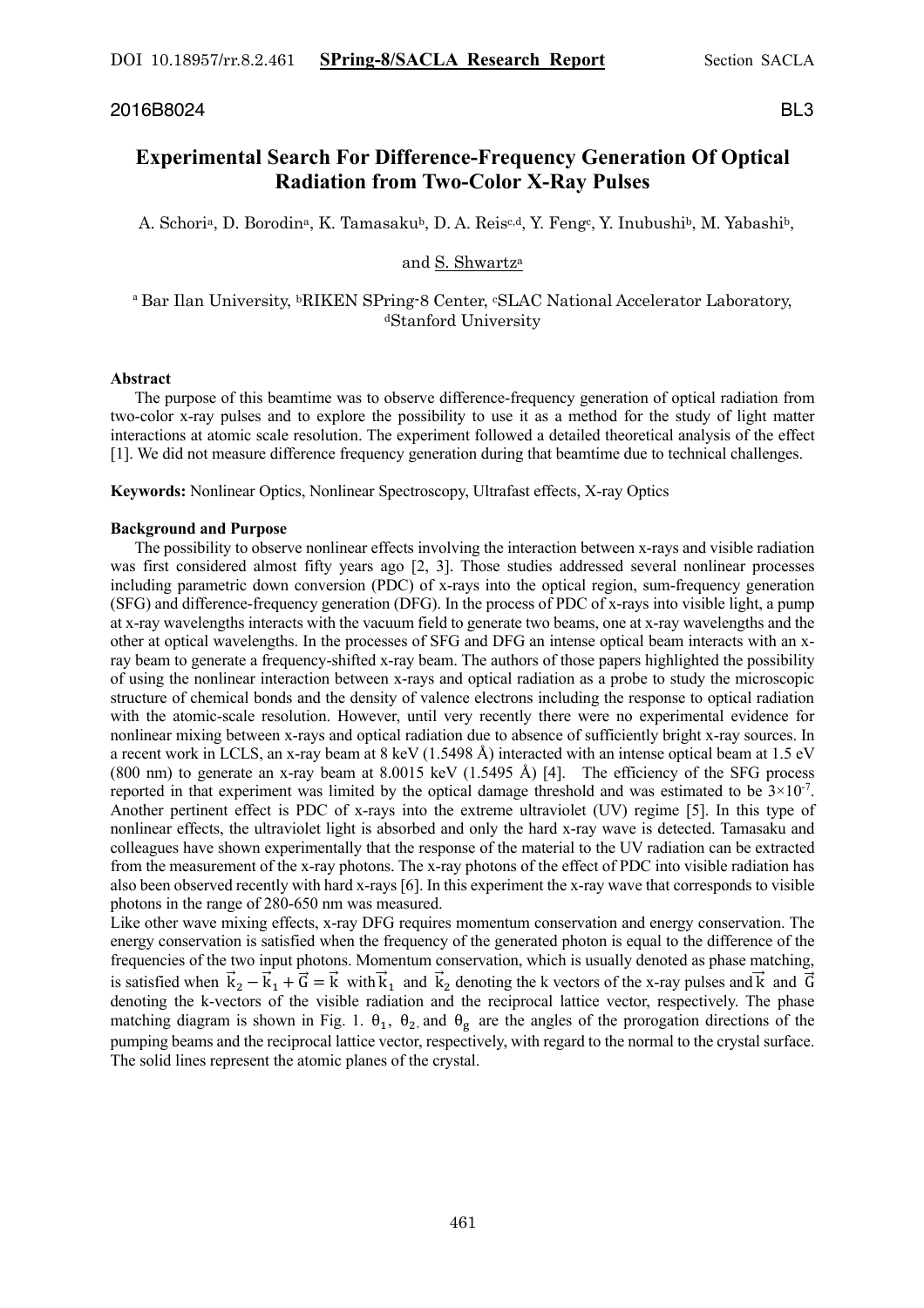

# Phase matching diagram

Fig. 1: Phase-matching diagram.

Here we made the first attempt to explore DFG in a new regime where the measured radiation is in the optical regime and not in the x-ray regime. This is more than a straightforward extension of the pervious SFG experiment since the angles of both of the pumps are very close to the Bragg condition and because of the strong visible fluorescence.

### **Experimental Summary**

 The experimental setup is shown in Fig. 2. The nonlinear medium was a diamond crystal, where we used the reciprocal lattice vector perpendicular to the (220) atomic planes for phase matching. We used diamond as the nonlinear crystal due to it large x-ray damage threshold  $(>10^{15} \text{ W/cm}^2)$  and high band-gap.

We used quasi-monochromatic two-color x-ray pulses at 8 keV and at 7.998 keV in order to generate visible radiation centered at 600 nm, noting that the important aspect of the x-ray pulses is the frequency difference between them and not their actual central frequencies. We performed the experiment with the full SASE beam at the input and with the maximum available repetition rate and longest pulse duration. The beam was focused in the horizontal direction to a spot size of 4.5 µm while the vertical direction was not focused to allow very narrow rocking curves. We used the SACLA split and delay system for the experiment in order to obtain equal optical paths between the two x-ray pulses and both pump pulses hit the nonlinear crystal simultaneously. We used a diamond crystal at the Bragg angle for the (220) reflection at 8 keV to reflect this beam, while the other beam propagated in its original direction since the angle of the crystal is far from the Bragg angle of 8 keV. Next, the 7.998 keV beam was reflected from another diamond crystal tuned again for the Bragg angle of the (220) reflection. The other beam (at 8 keV) was Bragg reflected from another diamond crystal where we choose the (220) reflection to minimize the angular dispersion. Our experiment was the first use of the split and delay system with diamond crystals. We tuned the offsets of the two x-ray pulses from Bragg according to the phase matching angles of the DFG process. The DFG crystal was offset at -44.8 mdeg with respect to the Bragg angle to achieve the phase-matching conditions.

We used a multi-mode optical fiber with a collimating lens to collect the generated optical beam. We used an avalanche photodiode for the detection of the visible radiation. A visible band-pass filter with a bandwidth of 14 nm centered at 600 nm was inserted before the collecting lens to reduce the fluorescence. We used opaque curtains to reduce the background for the visible detector. We used coincidence electronics and the electrical sync signal of the XFEL to filter out the visible fluorescence.

We used glass to filter out the visible fluorescence generated by the x-ray pulse direct beam.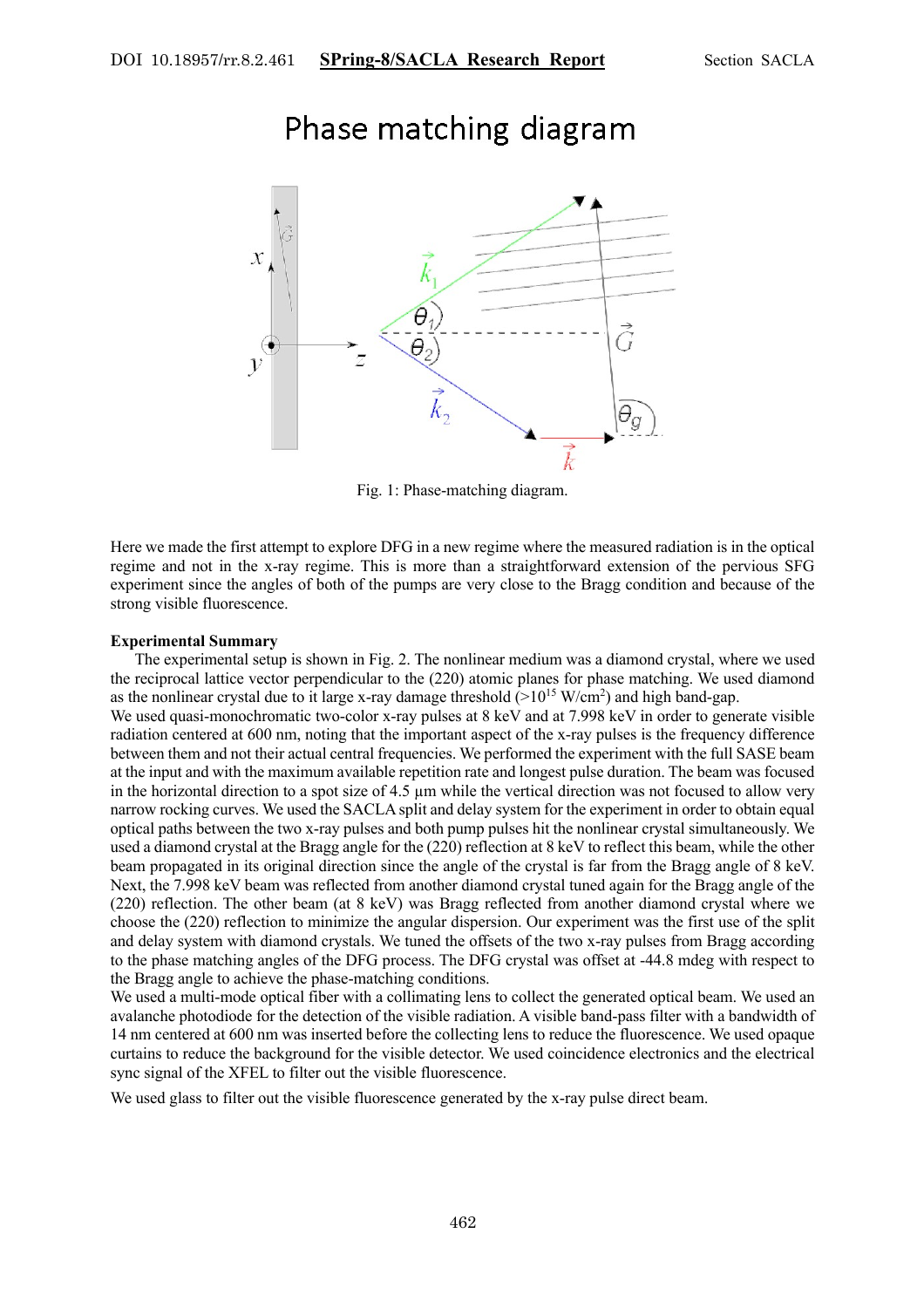

Fig. 2: Experimental setup.

#### **Results and Discussion**

 We measured rocking curves of the diamond crystals in the geometries we described above. A typical rocking curve of the first diamond crystal (shined with the SASE beam) is shown in Fig. 3. The rocking curve width is about 17.4 mdeg ( $\sim$ 304 µrad). We conclude from the narrow rocking curve that the crystal quality is suitable for the measurement of the DFG effect.



Fig. 3: Rocking curve. The blue line is the measured rocking curve and the red line is the Gaussian fit we used to calculate the width of the rocking curve. The solid line is a guide to the eye.

Next, we measured the time characteristics of the visible fluorescence from the nonlinear crystal by using coincidence electronics and the electrical sync signal of the XFEL to filter out the visible fluorescence. A typical time delay histogram of the visible fluorescence is shown in Fig. 4. Since the majority of the counts in the histogram occur within a 4.8 nsec delay interval from the sync pulse we conclude that the time resolution of the system, which is limited mainly by the time resolution of the sync signal, is insufficient to distinguish between the nonlinear effect and the fluorescence background.